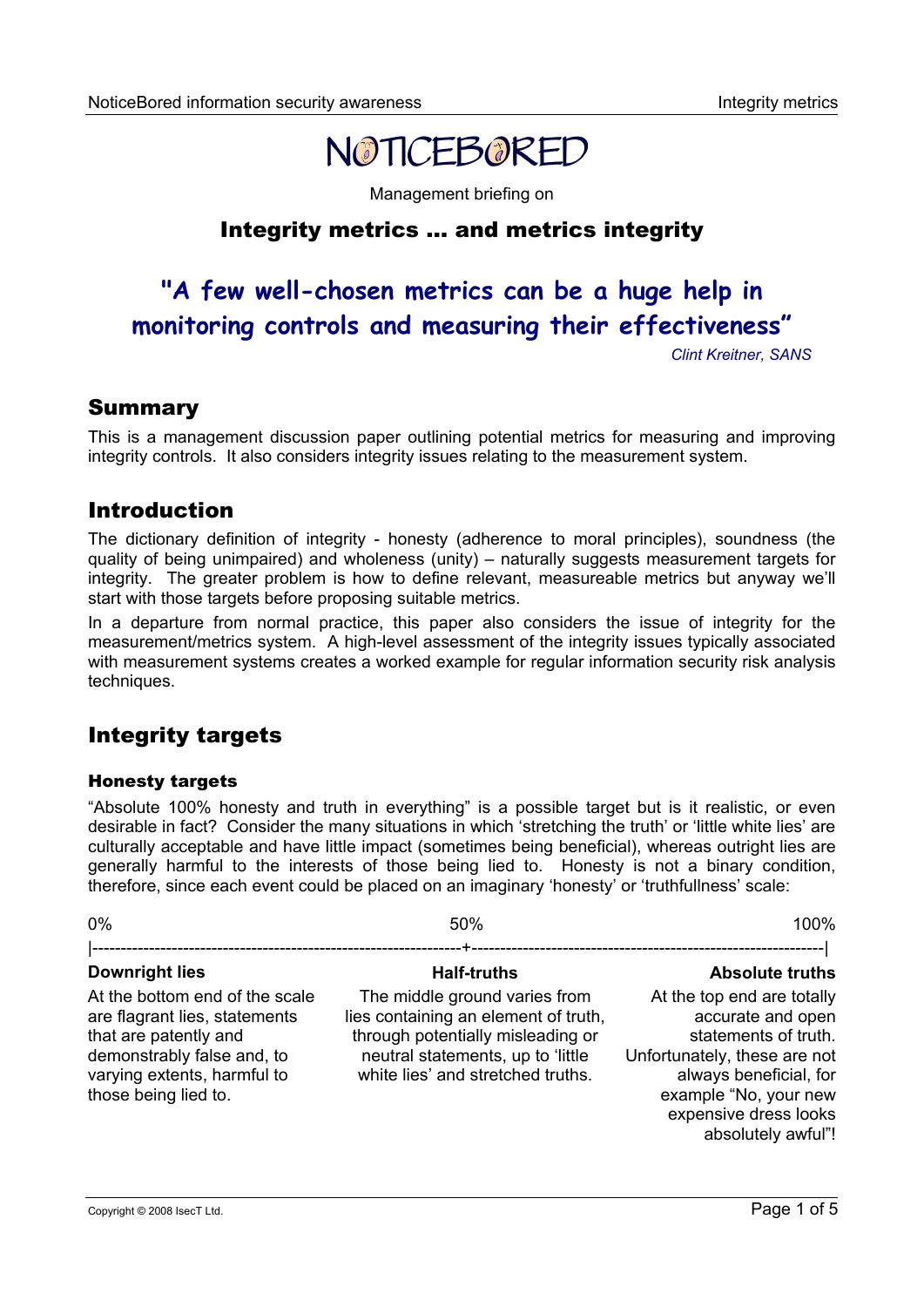If you accept the concept of the honesty scale, you can probably foresee potential problems if management sets a target for "absolute 100% honesty and truth in everything". Take advertising, for example. Many advertisements tread a fine line between telling lies and stretching the truth in order to promote a product's features. Similarly, many annual corporate reports display a fascinating combination of truths and half-truths: we all know the selection and presentation of statistics can be misleading, while the carefully-crafted prose does not always entirely reflect the situation shown by the tables and graphs. In situations such as these, it would hardly be in the organization's interests for management to mandate and enforce a policy of absolute honesty.

Risk is another aspect to this, specifically the risk of liars being discovered or caught out. Plain factual statements such as "our profits were up 23% on last year" can often be verified objectively, whereas many are more ambiguous and capable of interpretation (*e.g*. "We are the number one seller of widgets" – number one on which criterion? Value? Volume? Quality? ...). Lies of the former type are unwise in any public forum, while the latter are often acceptable.

So, a more appropriate corporate honesty target might be "The highest possible levels of honesty and truth consistent with the organization's best long-term interests". Overtly social responsible organizations might wish to include the interests of society and/or employees. Such phrases can be enshrined in corporate policies and value statements but it is equally if not more important for managers to 'walk the talk'. This is typical of corporate cultural issues. The extent to which management is perceived to be open and honest with staff influences staff behaviors in this respect at least as much as corporate policies.

#### Soundness and wholeness targets

While truthfulness is important (*e.g*. in relation to governance and legal obligations for truthful financial reporting), data/information and systems integrity requirements fall largely in the area of soundness and wholeness. Here again the obvious target of being 'absolutely 100% sound and whole' may be counterproductive since this implies a high level of control that is likely to increase costs. Management is likely to accept lower levels of accuracy and completeness where this saves significant amounts of money, greater than the projected costs caused by the inaccuracy or incompleteness. In other words, this is also a risk issue.

One way to resolve this dilemma might be to designate certain important systems and data that must be as 'sound and whole' as possible, while leaving more leeway for others. This implies a prioritization based on management requirements. Integrity is likely to be highly important for SOX-relevant financial systems and data, for instance, whereas many other internal systems and data need not be so tightly controlled.

# Integrity metrics

#### Honesty metrics

Measuring "honesty" is a difficult task for several reasons:

- Honesty is a sociological or human behavioral factor, making it inherently difficult to measure scientifically except by sampling and observation. Testing honesty may be socially unacceptable;
- Different people define 'absolute truth' and 'lies' differently. Where the criteria are factual and objective this may not be hard to resolve but in more subjective matters, the end points on the honesty scale may be disputed for good reason;
- Dishonest people often aim to conceal or gloss-over their dishonesty. Lies can also be overlooked, remaining undiscovered indefinitely, biasing the measurements.

Management needs to balance the effort and costs incurred in gathering, analyzing and presenting metrics against their value. Rather than spend a fortune on surveys, studies and discussions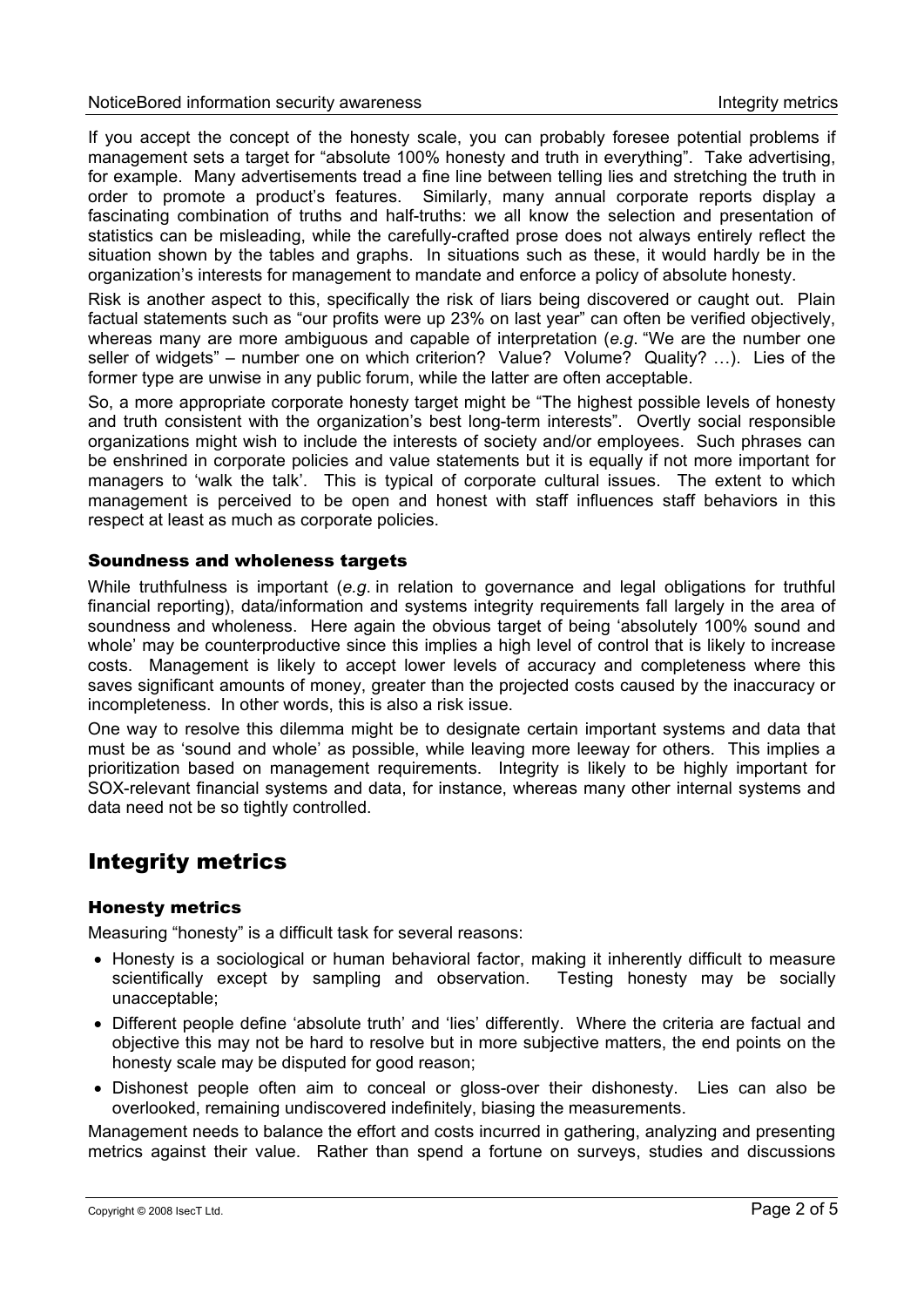around honesty, we suggest instead that you might collect and report 'case study' examples based on situations in which lies have been revealed or refuted. Situations such as frauds are inherently interesting to most people and fraud cases are valuable from an awareness and corporate learning perspective.

On the theme of frauds, simply counting the number of frauds discovered in a year is not very informative since they vary by impact. However it may be worth graphing the cumulative losses incurred in frauds with footnotes to expand on specific incidents of note, and probably caveats regarding accuracy of the figures presented (*e.g*. it is extremely difficult to assess and value the reputational damage that a serious fraud might have caused).

#### Soundness and wholeness metrics

Measuring data integrity is generally easier and cheaper than measuring the honesty of employees, especially if measurement functions are designed and built-in to systems, typically as a side-effect of data validation controls. Here are some possible data integrity metrics:

- Estimated proportions of data in a database that are inaccurate or incomplete implying that someone with read access to all the data has the capability to identify inaccurate and incomplete entries. Automated data validation checking functions are likely to be cheaper to run and provide more accurate data but require additional specification, design, coding and testing of the functions;
- Number of data corrections made on a system during management review/approval activities (note: aggressively driving this metric down may encourage managers to be less diligent in their checking, an example of an unintended consequence of choosing an inappropriate metric);
- Trends in the number of items placed in 'hold files', exception reports *etc*. as a result of failing built-in data integrity checks, particularly around system interfaces. A relatively high number of data validation exceptions on inputs from a certain system probably indicates upstream integrity issues in the feeder system and/or its associated processes. Even crude measures such as the size of daily exception reports in kilobytes may be useful in identifying sudden changes requiring further investigation.

#### Confidence metrics

Management confidence in integrity controls can be surveyed through questions such as this:

How confident are you that data/system/personal integrity controls meet the business needs? Please mark the following percentage scale at the appropriate point, in respect of data/systems/people with which you are familiar:

| 0%                                                  |                                                                                                                                       | 50% |  | 100%        |  |
|-----------------------------------------------------|---------------------------------------------------------------------------------------------------------------------------------------|-----|--|-------------|--|
| Not at all.<br>Not quite enough   Just about enough |                                                                                                                                       |     |  | Absolutely! |  |
|                                                     | <b>Comments</b> e.g. what led you to this score? Have there been particular situations or<br>incidents that influenced your decision? |     |  |             |  |

It is a simple matter to measure percentage values from each response and calculate the mean score. Provided enough survey forms are completed (ideally more than 30), the results should be statistically valid. The comments can provide useful feedback and quotations for use in management reports and other awareness materials.

Copyright © 2008 IsecT Ltd. **Page 3 of 5**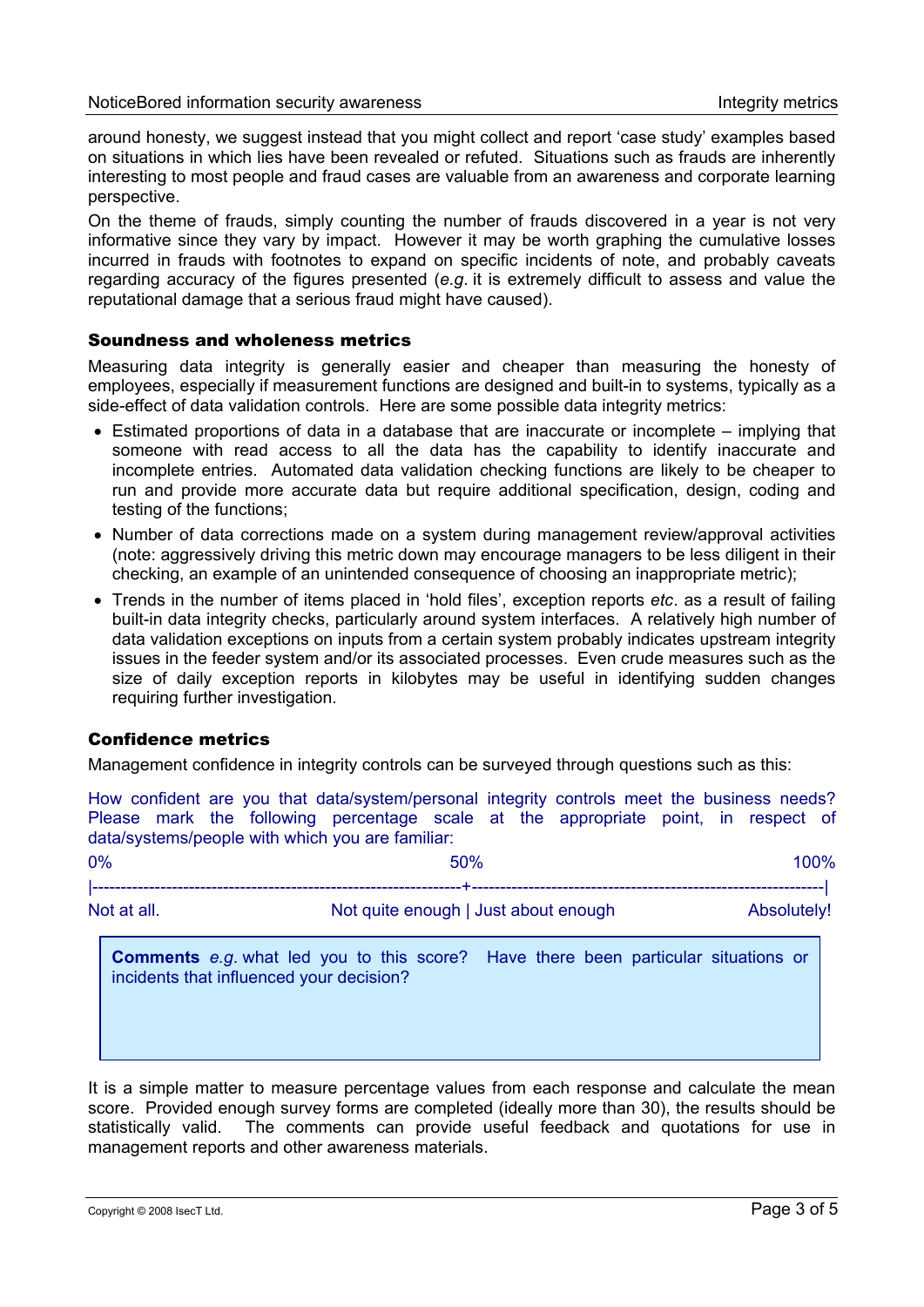#### Reporting

IT service metrics produced by some organizations consist of pages and pages full of busy tables and graphs. They may be a defensive mechanism to conceal problems and justify claims that Service Level Agreements or contractual terms have been met. However some managers genuinely prefer such reports and like to drill down into the details.

Others prefer high level graphical summaries such as red-amber-green 'traffic light reports' or 'heat maps'.

Still others like to read the Information Security Manager or CIO's description and analysis of the current situation, particularly if there are action items or proposals.

You may be ambitious enough to combine high-level and detailed reporting methods through a 'dashboard' intranet site with summary statistics and commentary on the front page that can be clicked to reveal the supporting data beneath. Don't let the glossy presentation fool you though. The information value is limited by the quality of the chosen metrics, the data collected and the analysis. Given the choice, invest at least as much in those areas as in the dashboard itself.

## Integrity of the system of measurements

Metrics, or rather the measurement system as a whole, can be analyzed like any other system to define information security objectives and control requirements to reduce or limit risks. Here are some common potential integrity issues worth considering, in addition to the confidentiality and availability aspects typically considered in an information security risk analysis:

- How are source data obtained? Are the sources themselves sufficiently trustworthy? Issues such as sample size for survey data can significantly affect their accuracy.
- Who is gathering, storing and processing measurements? Are they sufficiently competent, diligent and trustworthy? Are the criteria and processes for taking measurements sufficiently well defined so as to avoid ambiguity and to reduce the potential for abuse or fraud (*e.g*. selective use of 'beneficial' or positive data and disregard of negative values)?
- What about the computer systems supporting the measurement processes? Has anyone actually verified that spreadsheets and databases are correctly, accurately and completely processing measurement data? Are changes to the systems properly managed, for instance are code or design changes adequately tested before release?
- For trends analysis, it is clearly important that historical data can be relied upon, meaning that they must be suitably protected in storage. The problems that may arise if the basis or process for measurements change need to be taken into account when designing the measurements system: data from prior periods may need to be re-based or otherwise manipulated in order to remain valid for comparison with data from current and future periods.
- Do reporting processes accurately present 'the truth, the whole truth, and nothing but the truth'? What controls are in place to ensure the objectivity and accuracy of reported data (*e.g*. auditability or traceability)?

It is not appropriate for us to suggest specific integrity controls for your measurement system because it is highly context-dependent, hence the reason for suggesting that you analyze your information security risks in the normal way. The impacts of errors and omissions in the metrics may be quite different from one organization to the next – for instance, fraud might be a greater concern if managers' bonuses or promotion prospects are determined on the basis of certain metrics. The consequences of discovering mistakes or deliberately altered data might be worse (for the organization and/or the individuals concerned) in large, strongly hierarchical organizations, government departments and strongly-regulated industries than in small/medium-sized entities. Likewise the threats and vulnerabilities will differ from situation to situation.